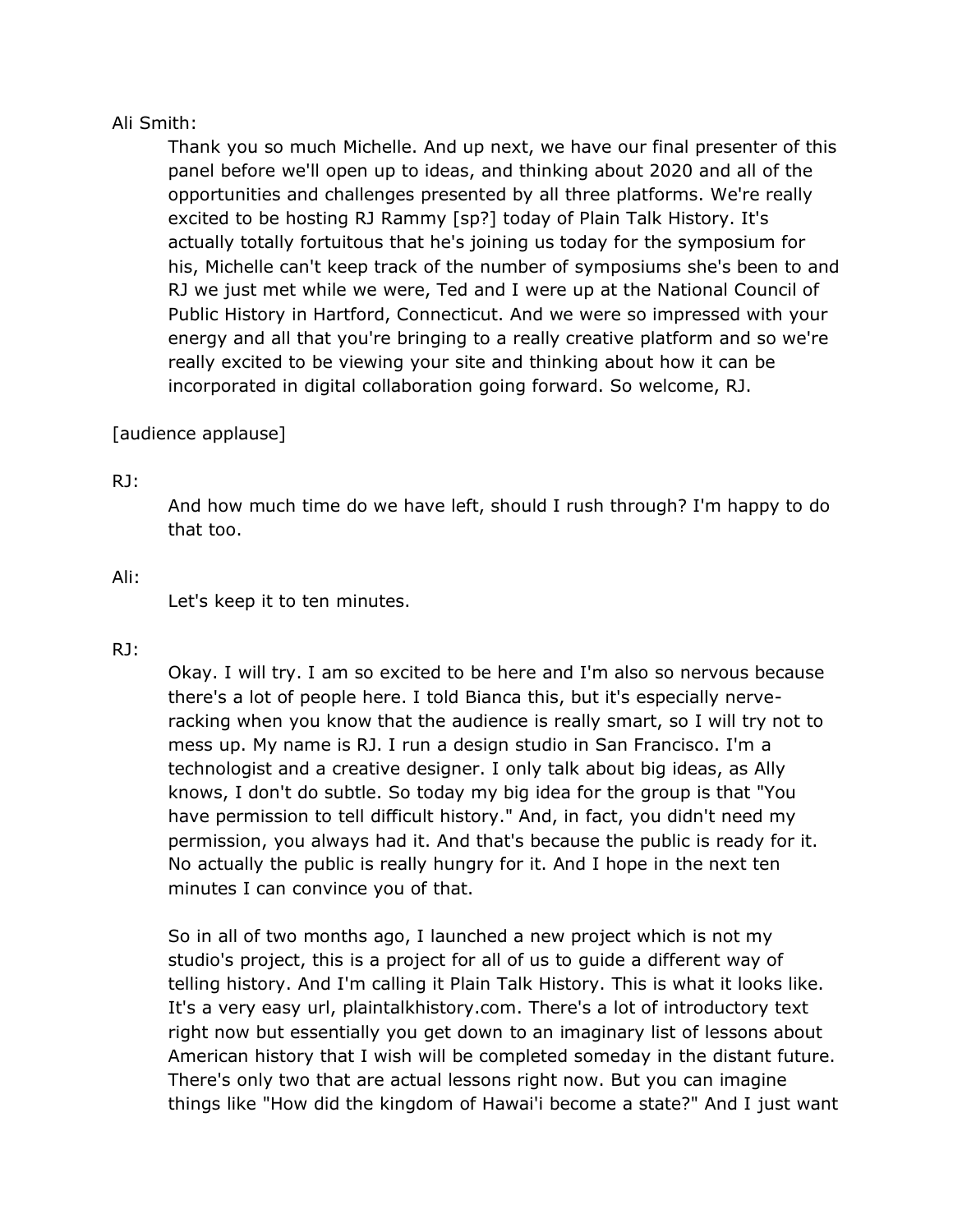to post out it works on your cell phone. It's actually very important to me that everything on this website will be accessible on a cellphone, so in fact you can look at it right now and if you are texting your friend I will just think you're really excited about my project.

#### [audience laughter]

#### RJ:

I have a board of advisors that I spent most of this year assembling just to start. I hope to expand in the future. And for now it's hosted by my studio. It's on a server. It doesn't cost a ton of money to run open source software. In fact, it runs on Wordpress. To be a little geeky right now, one on Wordpress and technically there's a little piece that runs on Omeka which are both open source, which means I don't pay anything for it and never will pay anything for it. But it's kind of agnostic about how we build it. So one of the lessons coming is actually another Wordpress site because it's going to be a way to interact with different archival materials that have been digitized so you can read and highlight from the primary sources. Another lesson is just customized Javascript and it's a little bit cinematic but it's just web browser stuff. And the next one could be whatever. It could be based on History Pin, it could be based on Your Story, Our Story. The point is really to be a directory of really high quality history. So, let's take a look at one of them. To show you what I meant about typical history. This is Mr. Monroe Work, who worked in Tuskegee, Alabama in the early nineteen hundreds. And what is this lesson about? Which you can barely read, but it is a lesson on all the known U.S. lynchings of people of color in the United States for a high school audience. And essentially, it's not original research, but it takes original archival material, which had been assembled by an archivist in Tuskegee, Alabama and puts in on a digital map, puts it in a digital platform which is what we've created.

Taking very briefly to the exhibit, but I do, there's a number of empathetic moments this lesson plan that in fact anticipates that it will be difficult, it may be difficult for white audiences who are not aware of it. It will certainly be difficult for people who have been subject to the structural racism of our country. So I always do want to pause for a moment that I'm about to talk, there's not going to be anything graphic or disturbing to look at but these ideas are in fact disturbing, and I don't need to tell anybody in this room that history is very powerful. I've given this talk before and people have had emotional reactions so if you feel upset, or you need to leave the room, or you want to punch me in the face, I completely understand and I do ponder that. For example, people can explore the map and this is the Great Salt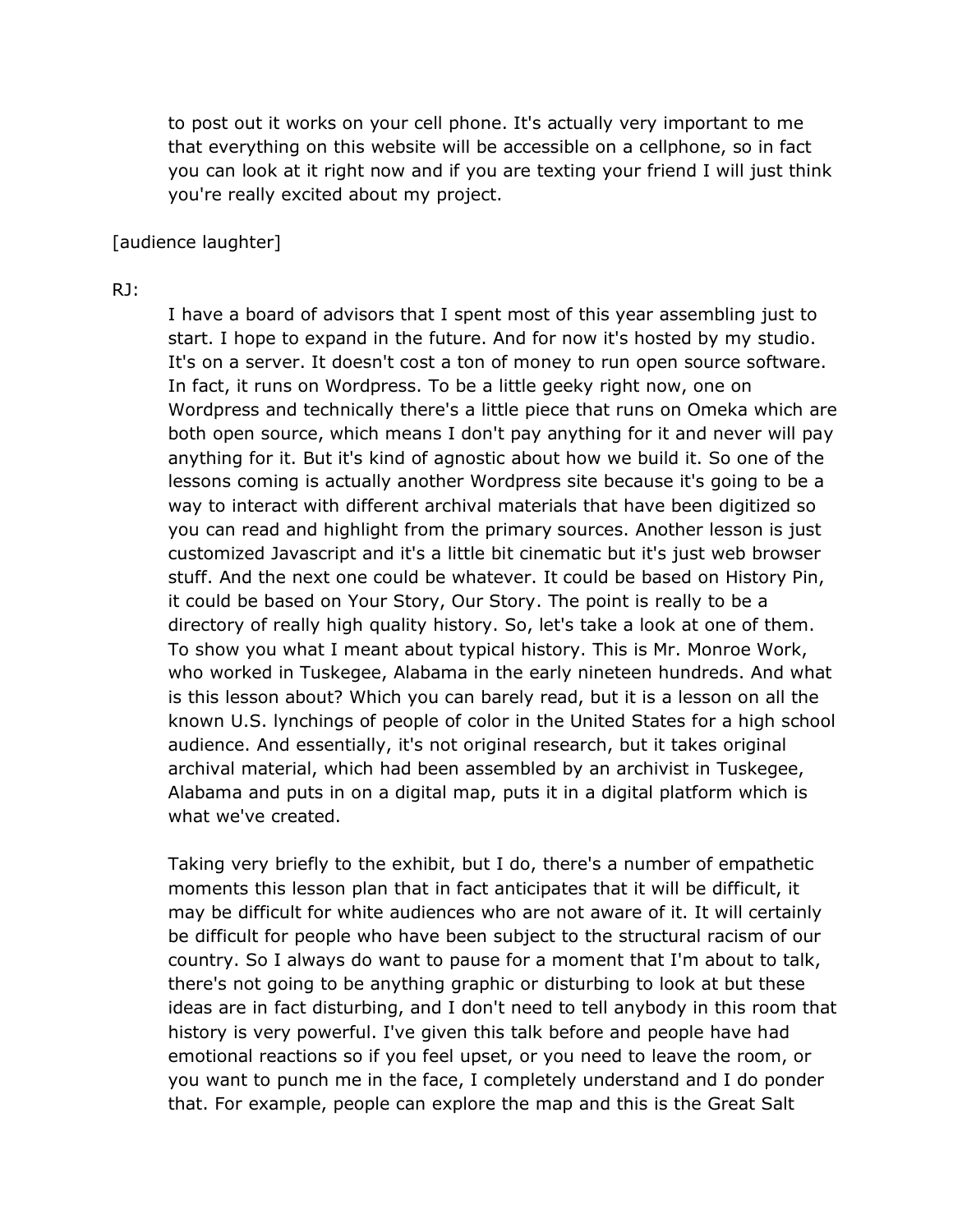Lake, as you can see on the left side and the line that you can see through it is the Transcontinental Railroad. But if people zoom in here you can learn about the Rock Springs Massacre in 1885. Mr. Bah and seventy-eight of his coworkers had their houses destroyed when they were attacked for breaking a strike of the Union Pacific Coal Department and he and twenty-seven of his comrades were killed. Here jumping to California, the great state of California, here in Truckee, California as many people know of the Truckee method of expulsion of Chinese communities. A fire had broken out, mysteriously had broken out in the Chinatown and good people of the world rushed to get some water in and try to put it out and the town fathers decided that there was no way enough water from the river was going to save Chinatown. So instead they arranged for the train car to roll in between Chinatown and the river to protect the rest of the city from burning.

To jump to yet another place in the country, and different color victims, but the same kind of thing. This is the Porvenir Massacre in Texas where a group of young men and Union boys were rounded up and murdered due to some of the tensions with the Anglo ranchers on the border. And then finally the mainstream narrative of lynching is African Americans in the South. And this is one piece of, and you know Alabama is highlighted just for context, this is just one piece of the South. For about seventy-five years of violence in the American South. But the lesson isn't about only the dark part, in fact, it is framed around Monroe Work, my hero, who was an archivist, or actually he was a sociologist but he ended up documenting the names of all these people. And the reason we have the names for our map today is because you can suspect he knew what he was doing which he was preserving this for a time when people would recognize what happened.

But you also meet the other heroes, certainly in dark times there are people who are doing great things. So you can meet Ida Wells, you can meet Mary Turner, learned a little bit about them and the work they were doing to stop this atrocity. You learn about Wing Hing v. Eureka, which is the foundation of case law in the United States for the idea of reparations that if you destroy our property you must repair it, you must offer reparations. So literally the root of reparations law comes from this case. And in finding, if you go to an exhibit, well I just punched you in the face with a lot of dark history, but it calls on the reader to reflect on this and discuss it. In fact, one of the suggestions is that, reach out to two people that you know and ask them what they think. The idea here is to engage with this history. So far it had the fortune of being picked up by, it's a bit of a hot topic in today's political climate so it did get picked up by the Smithsonian Magazine and the Huffington Post which generated a bit of traffic. So it was prowled at 136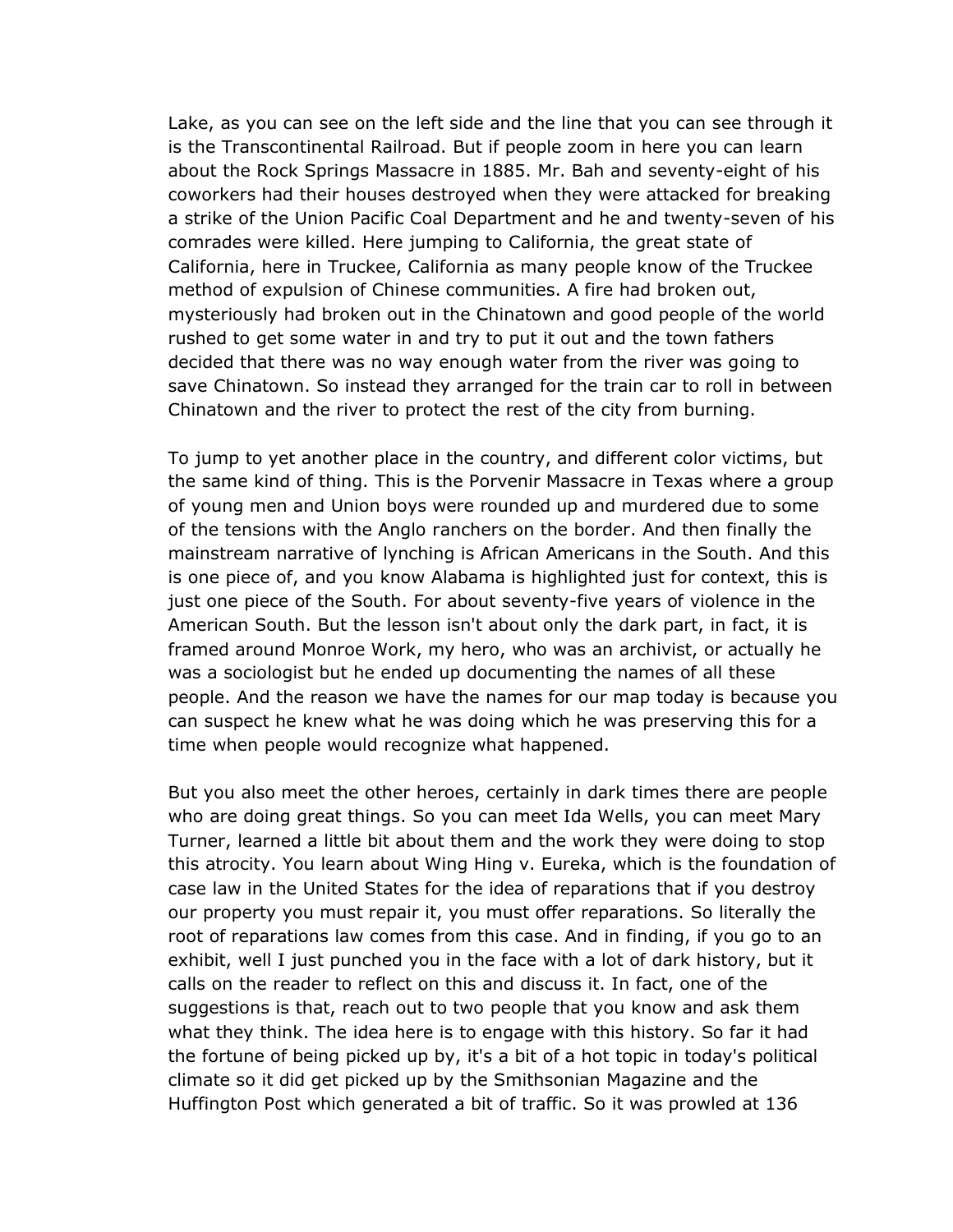hundred people who I'm sure did not wake up that morning to talk about racial violence, found themselves engaging with racial violence that day. And finally, I just wanted to share with you some, I did not solicit input on my project, in fact I was afraid it was all going to be hate mail, but what I did do was lurk on social media to see what people were saying about my project. And I have literally hundreds of these screenshots of what people were saying, but I'll share just a few of them. And many of them are from white audiences.

"Wow, powerful, disturbing, yeah we had some dark history. This is almost too much to process."

"Oh it looks like my county was on there. I was not aware." That's actually a very common reaction that people had: I just didn't know. This isn't my mother but this was sort of her reaction, "Oh my god, I had no idea." To see them all on the map was kind of a blow.

Again, "I had no idea that four Italians, an Asian American, and a Native American were lynched in Mississippi" And they are posting pictures of the map, social media is now filled with pictures of people acknowledging the violence of white supremacy. I particularly like this one, it says, "I see you California." And that's referring to the fact that California had at least as many lynchings as Arkansaw. You know, we think of it as a liberal state but it certainly, people tried very hard to make it a place only for white folks for a long long time.

And then again, some just deeply thoughtful things. "This is why Black Lives Matter." "There should be a plaque at every one of these sites. We must live with our history." And again, none of this was prompted. These are just random people from the public who don't protect their Facebook feed.

[audience laughter]

## RJ:

I am going to skip through another one, and in conclusion, I will leave you with epigram: "To we all must remember that students can't really learn what until a State Board approves it." Oh heck no. Every student has a phone that gives them access to the entire universe of information. So I'm not willing to wait until the State Board, I think the state of Texas just last fall said it is okay to talk about slavery being the cause of the Civil War.